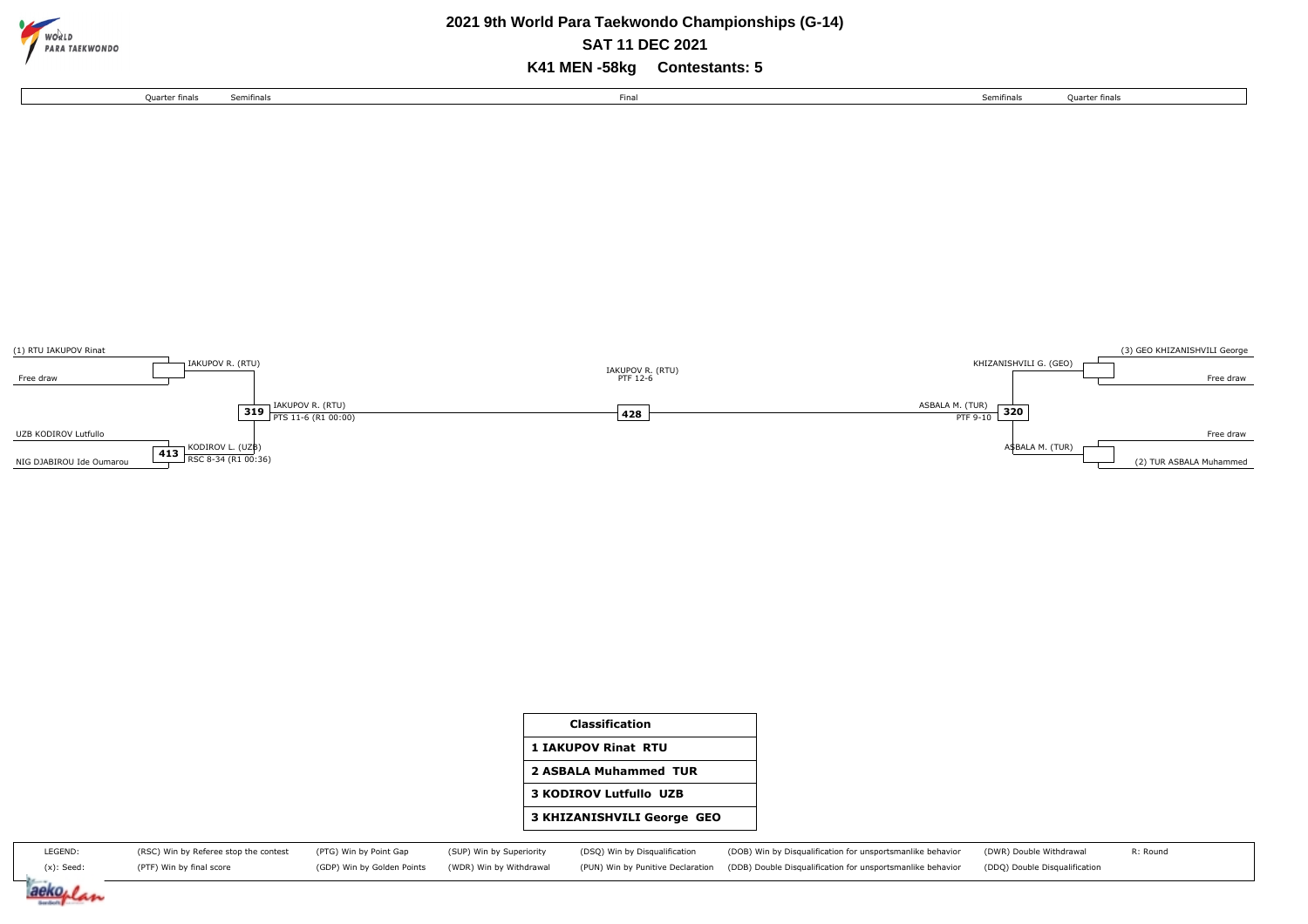

aeko<sub>l</sub>

Am

### **2021 9th World Para Taekwondo Championships (G-14) K41 MEN -63kg Contestants: 4 SAT 11 DEC 2021**

Semifinals Semifinals

Final

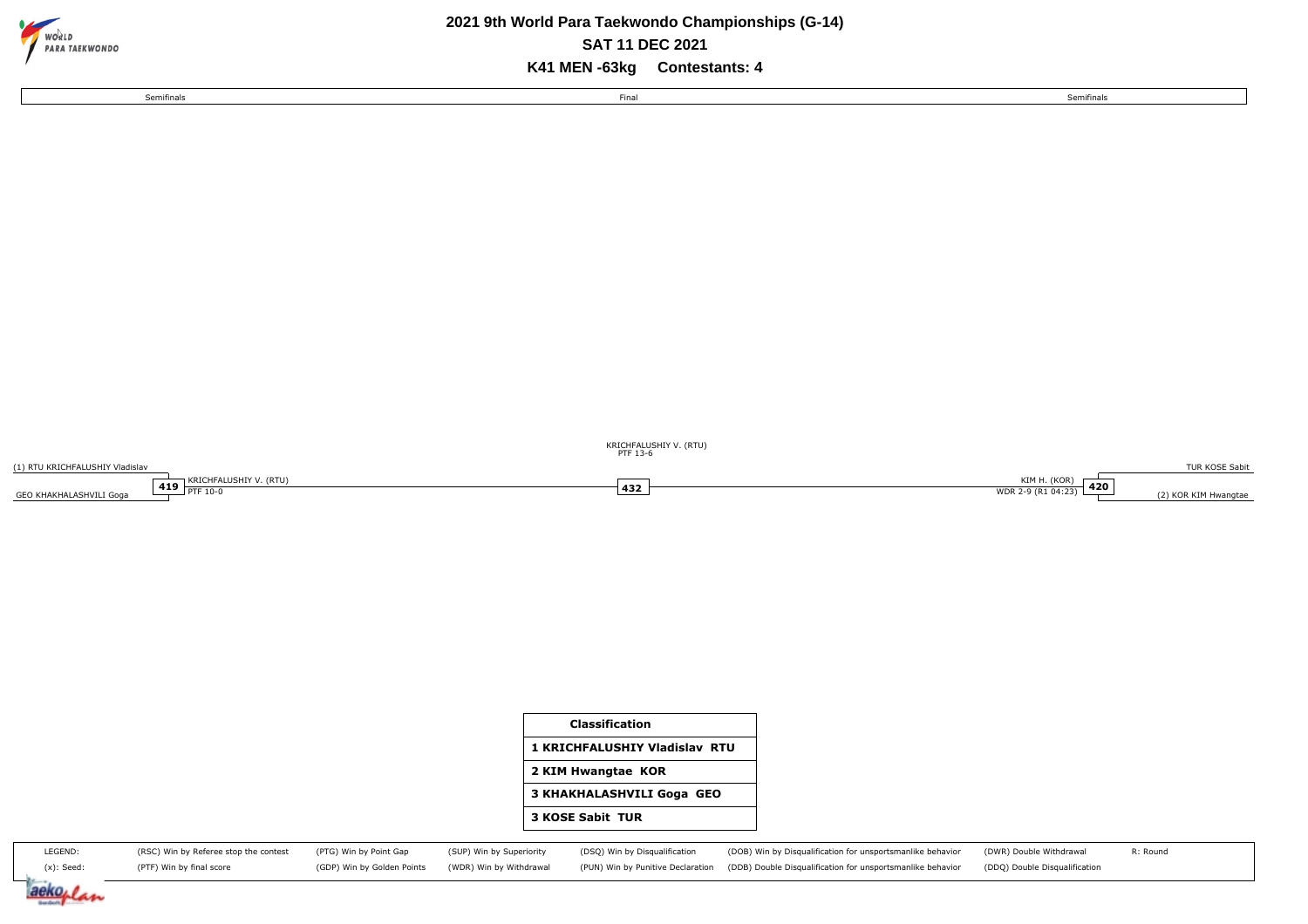

## **2021 9th World Para Taekwondo Championships (G-14) SUN 12 DEC 2021**

**K41 MEN -80kg Contestants: 3**

Final

Semifinals Semifinals

(1) RTU BAZIN Valerii Free draw BAZIN V. (RTU) (3) TUR GOKBABA Yasar Sami MUKASHEV M. (KAZ) **122** (2) KAZ MUKASHEV Malik **PTF 25-35** (2) KAZ MUKASHEV Malik **424 PTF** 25-35 PTF 39-41 MUKASHEV M. (KAZ)



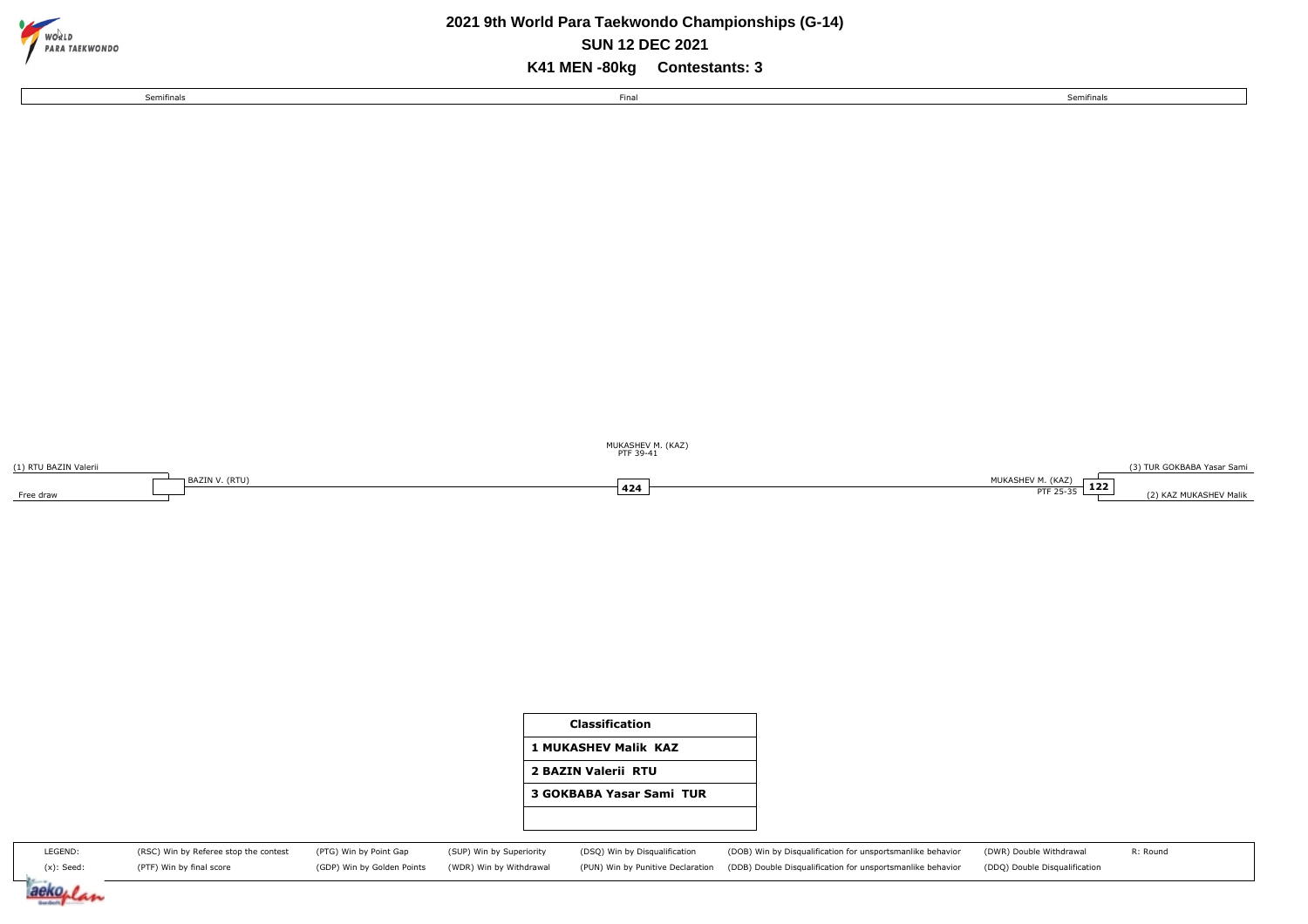

## **2021 9th World Para Taekwondo Championships (G-14) K41 MEN +80kg Contestants: 2 SUN 12 DEC 2021**

Final

RTU ALEXANDROV Victor **IND SINGH Chandeep** 

**ALEXANDROV Victor PTF 7-2**

**425**

|                          |                                                                   |                                                      |                                                     | <b>Classification</b>                                              |                                                                                                                          |                                                          |          |
|--------------------------|-------------------------------------------------------------------|------------------------------------------------------|-----------------------------------------------------|--------------------------------------------------------------------|--------------------------------------------------------------------------------------------------------------------------|----------------------------------------------------------|----------|
|                          |                                                                   |                                                      |                                                     |                                                                    |                                                                                                                          |                                                          |          |
|                          |                                                                   |                                                      |                                                     |                                                                    |                                                                                                                          |                                                          |          |
| LEGEND:<br>$(x)$ : Seed: | (RSC) Win by Referee stop the contest<br>(PTF) Win by final score | (PTG) Win by Point Gap<br>(GDP) Win by Golden Points | (SUP) Win by Superiority<br>(WDR) Win by Withdrawal | (DSQ) Win by Disqualification<br>(PUN) Win by Punitive Declaration | (DOB) Win by Disqualification for unsportsmanlike behavior<br>(DDB) Double Disqualification for unsportsmanlike behavior | (DWR) Double Withdrawal<br>(DDQ) Double Disqualification | R: Round |
| aeko <sub>r</sub>        |                                                                   |                                                      |                                                     |                                                                    |                                                                                                                          |                                                          |          |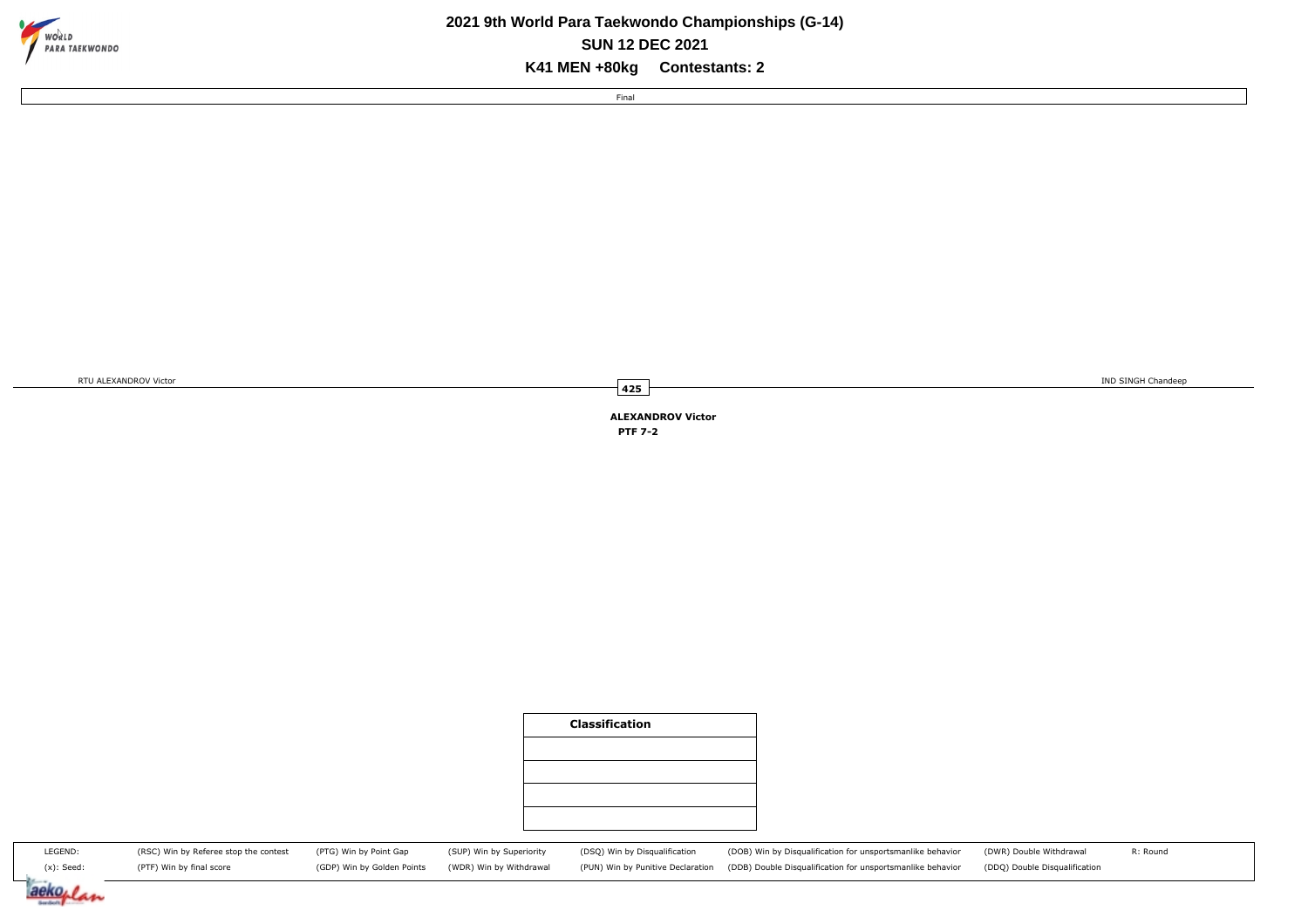

### **2021 9th World Para Taekwondo Championships (G-14) K41 WOMEN -47kg Contestants: 2 SAT 11 DEC 2021**

Final

SRB BACKO Dejana **TUR KARA Semra** TUR KARA Semra TUR KARA Semra TUR KARA Semra TUR KARA Semra TUR KARA Semra TUR KARA Semra TUR KARA Semra TUR KARA Semra TUR KARA Semra TUR KARA Semra TUR KARA Semra TUR KARA Semra TUR KARA

**BACKO Dejana WDR 0-0**

**431**

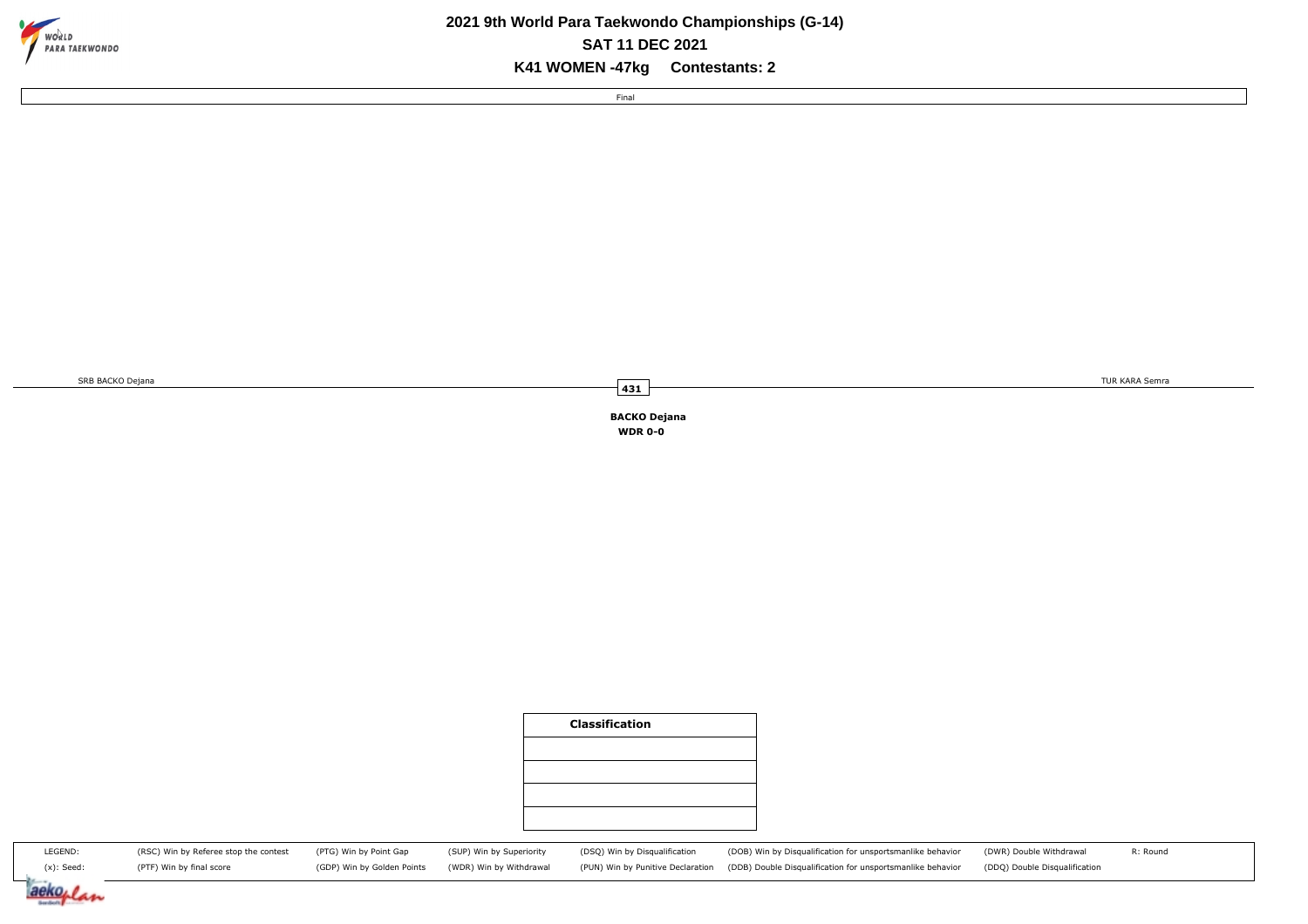

## **2021 9th World Para Taekwondo Championships (G-14) K41 WOMEN -57kg Contestants: 2 SAT 11 DEC 2021**

Final

TUR ATILMIS Fatma in the second matrix of the second matrix of the second matrix of the second matrix of the second matrix of the second matrix of the second matrix of the second matrix of the second matrix of the second m

R: Round

**NABAVI Seyedeh Mahtab PTF 27-34**

**427**

|                                                                   |                                                      |                                                     | <b>Classification</b>                                              |                                                                                                                          |                                                          |
|-------------------------------------------------------------------|------------------------------------------------------|-----------------------------------------------------|--------------------------------------------------------------------|--------------------------------------------------------------------------------------------------------------------------|----------------------------------------------------------|
|                                                                   |                                                      |                                                     |                                                                    |                                                                                                                          |                                                          |
|                                                                   |                                                      |                                                     |                                                                    |                                                                                                                          |                                                          |
|                                                                   |                                                      |                                                     |                                                                    |                                                                                                                          |                                                          |
| (RSC) Win by Referee stop the contest<br>(PTF) Win by final score | (PTG) Win by Point Gap<br>(GDP) Win by Golden Points | (SUP) Win by Superiority<br>(WDR) Win by Withdrawal | (DSQ) Win by Disqualification<br>(PUN) Win by Punitive Declaration | (DOB) Win by Disqualification for unsportsmanlike behavior<br>(DDB) Double Disqualification for unsportsmanlike behavior | (DWR) Double Withdrawal<br>(DDQ) Double Disqualification |

(x): Seed: aeko,  $41$ 

LEGEND: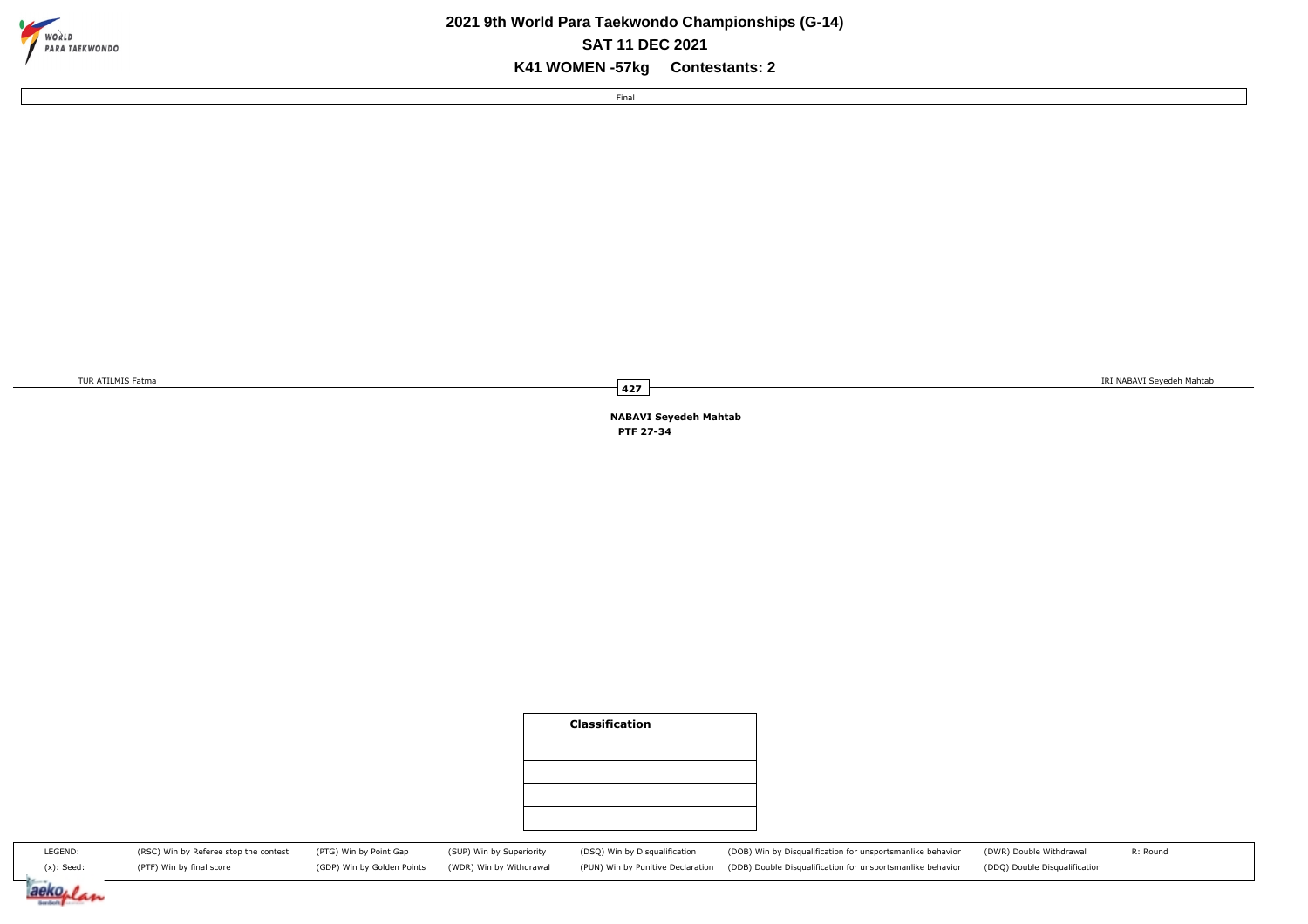

**SAT 11 DEC 2021**

**K44 MEN -58kg Contestants: 34**

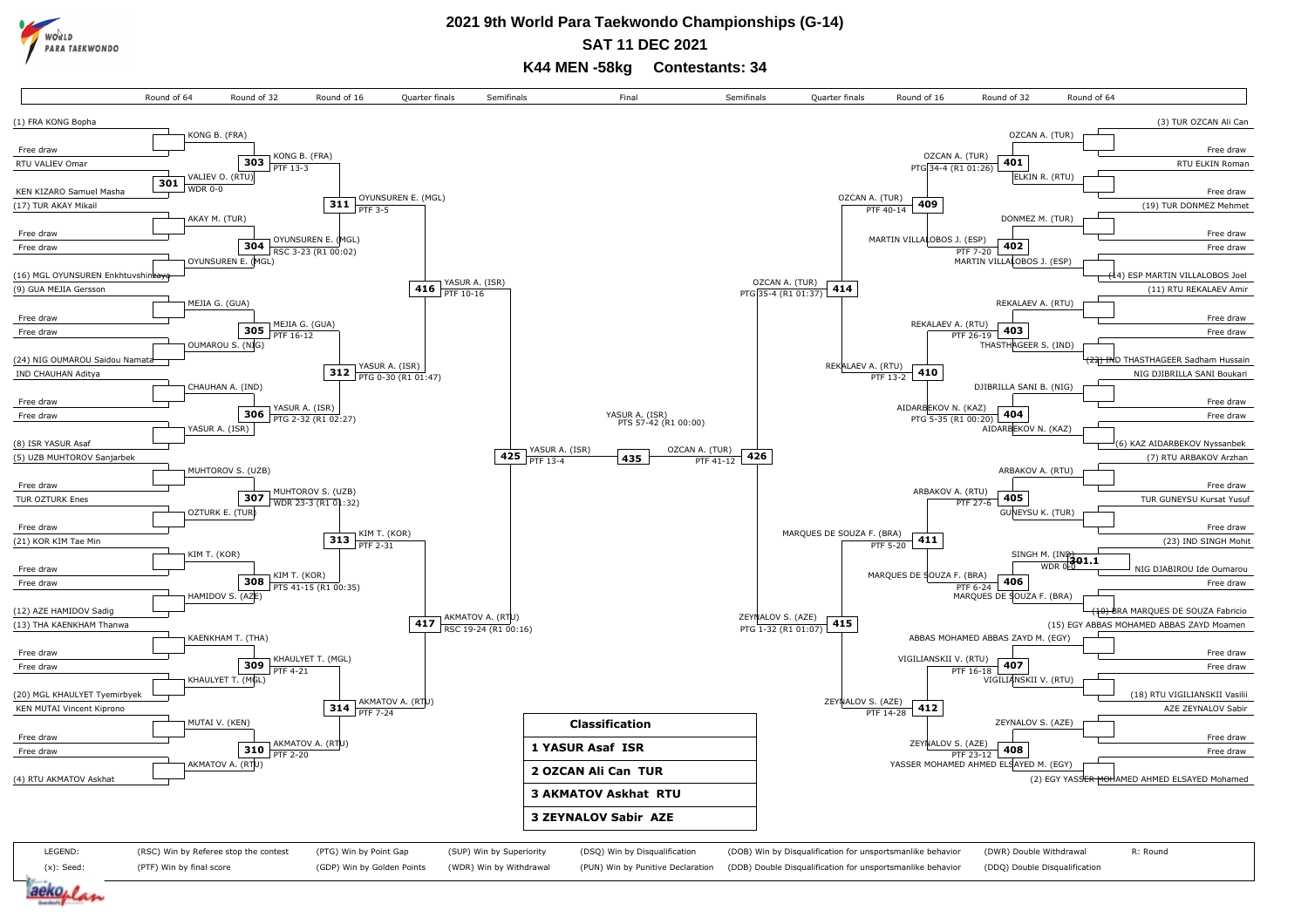**RA TAFKWONDO** 

#### **2021 9th World Para Taekwondo Championships (G-14) SAT 11 DEC 2021**

**K44 MEN -63kg Contestants: 21**

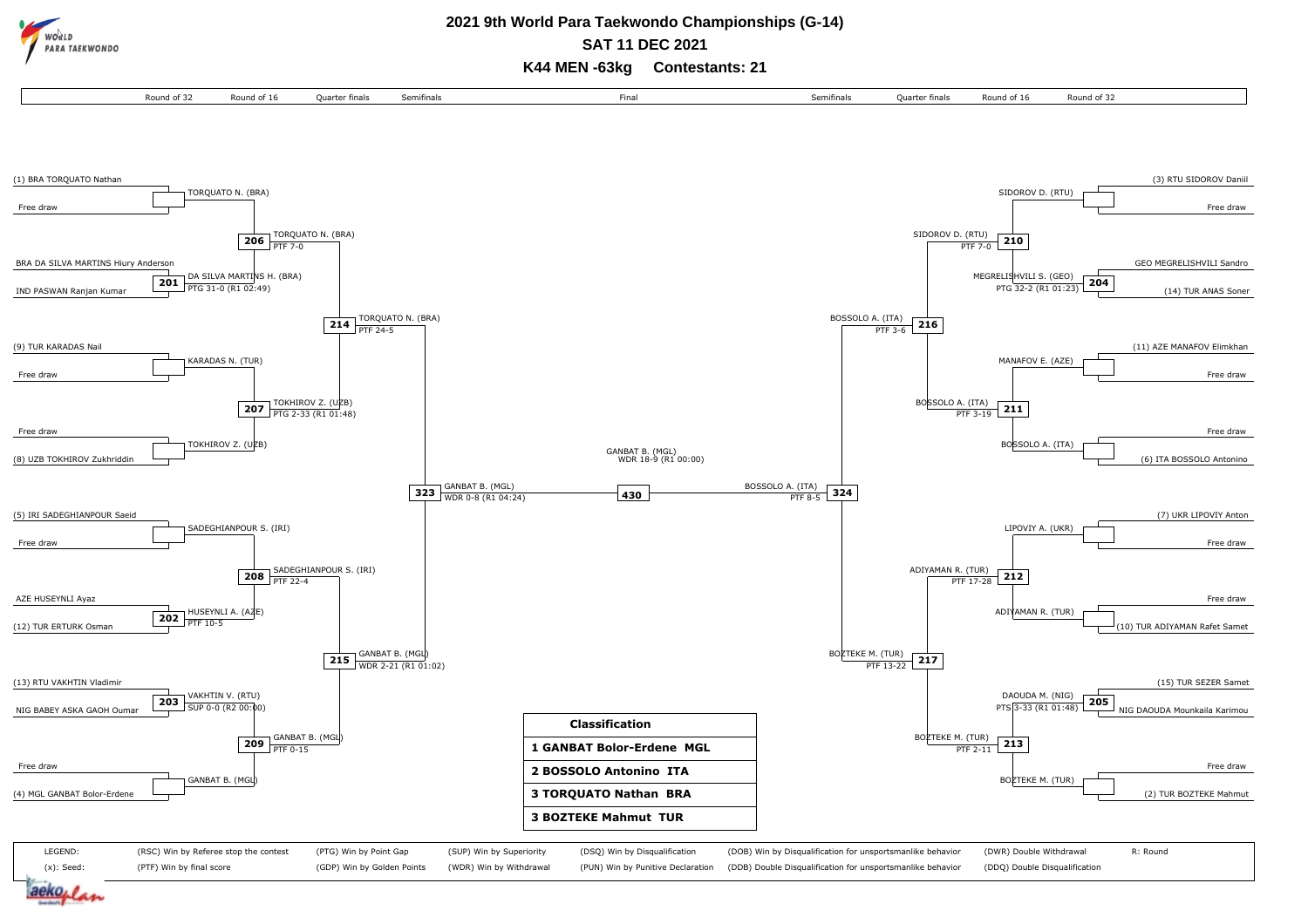**RA TAEKWONDO** 

#### **2021 9th World Para Taekwondo Championships (G-14) SUN 12 DEC 2021**

**K44 MEN -70kg Contestants: 28**

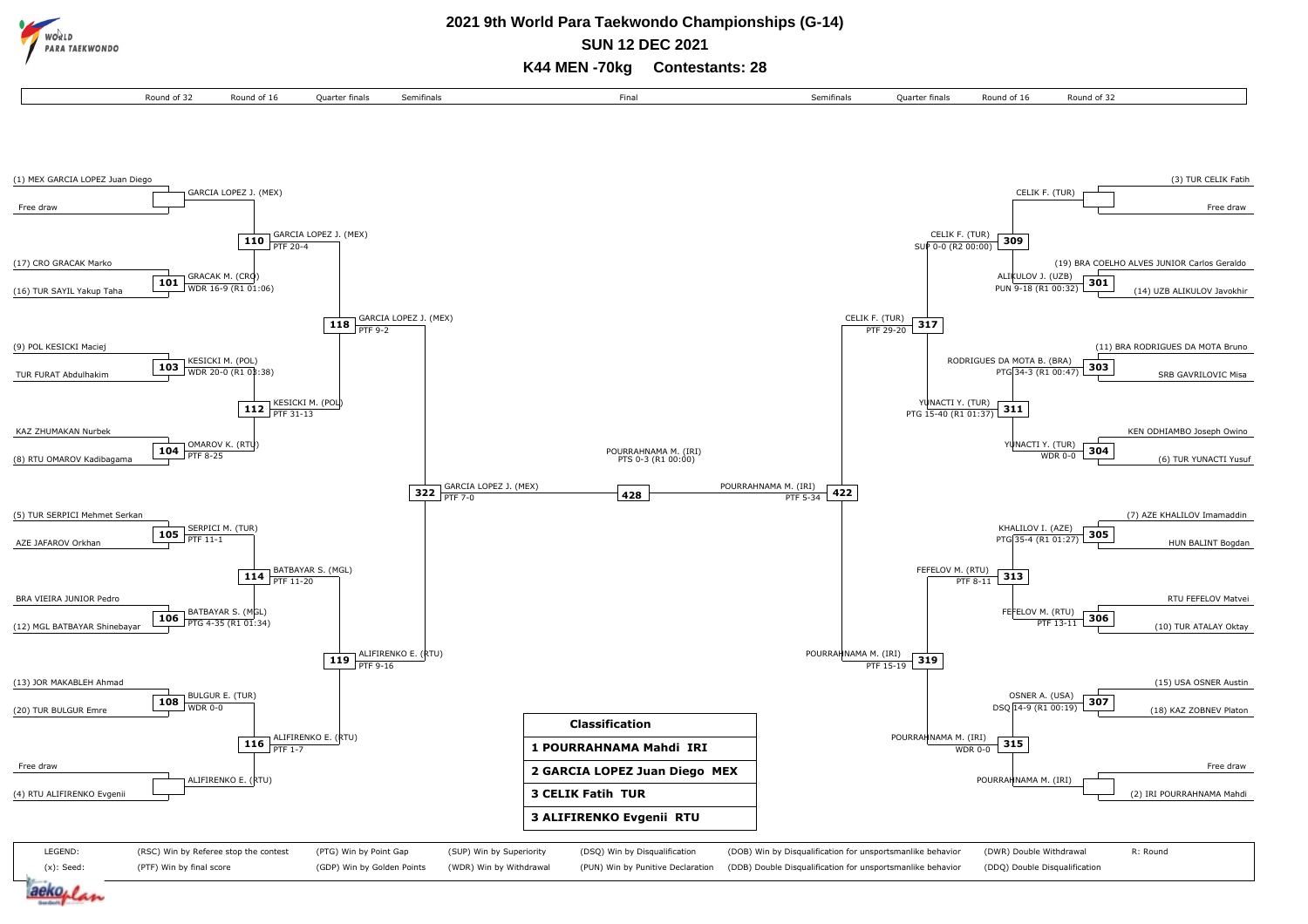**RA TAFKWONDO** 

# **2021 9th World Para Taekwondo Championships (G-14)**

**SUN 12 DEC 2021**

**K44 MEN -80kg Contestants: 29**

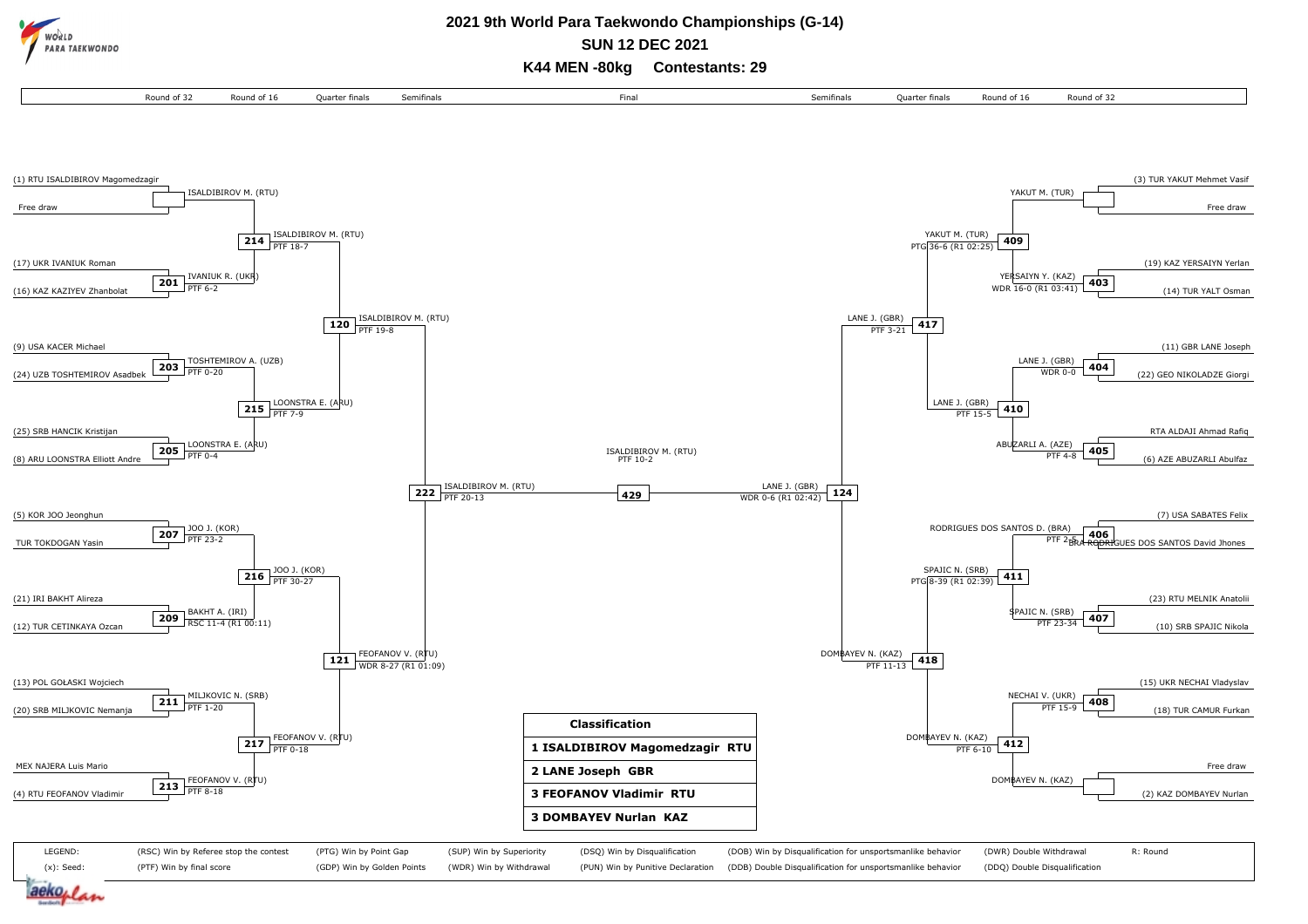**ARA TAEKWONDO** 

# **2021 9th World Para Taekwondo Championships (G-14)**

**SUN 12 DEC 2021**

**K44 MEN +80kg Contestants: 21**

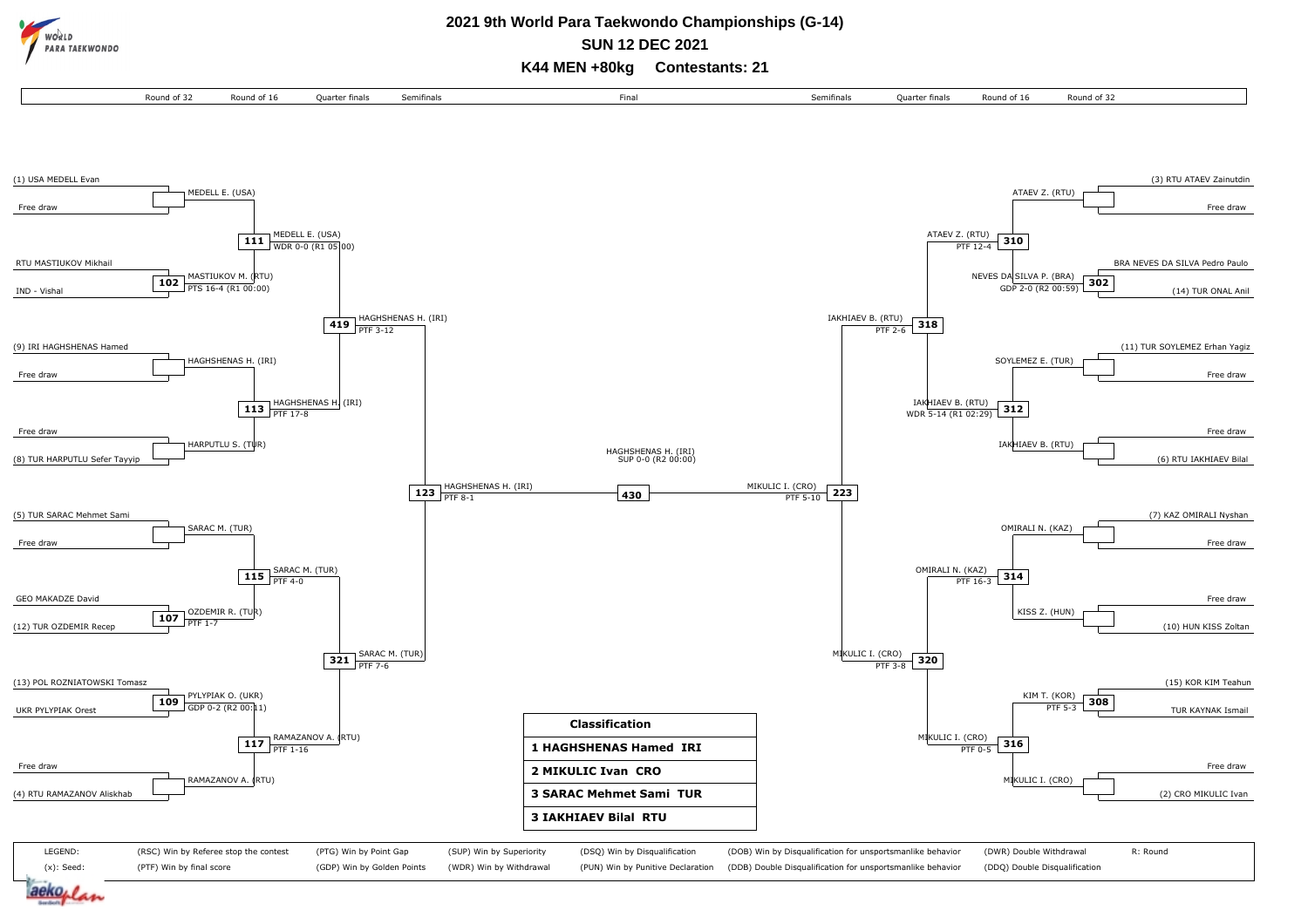

LEGEND: (x): Seed:

aeko,

(RSC) Win by Referee stop the contest

(PTG) Win by Point Gap (GDP) Win by Golden Points (SUP) Win by Superiority (WDR) Win by Withdrawal

(PTF) Win by final score

# **SAT 11 DEC 2021**

**K44 WOMEN -47kg Contestants: 18**



(DSQ) Win by Disqualification (PUN) Win by Punitive Declaration

(DOB) Win by Disqualification for unsportsmanlike behavior (DDB) Double Disqualification for unsportsmanlike behavior (DWR) Double Withdrawal (DDQ) Double Disqualification R: Round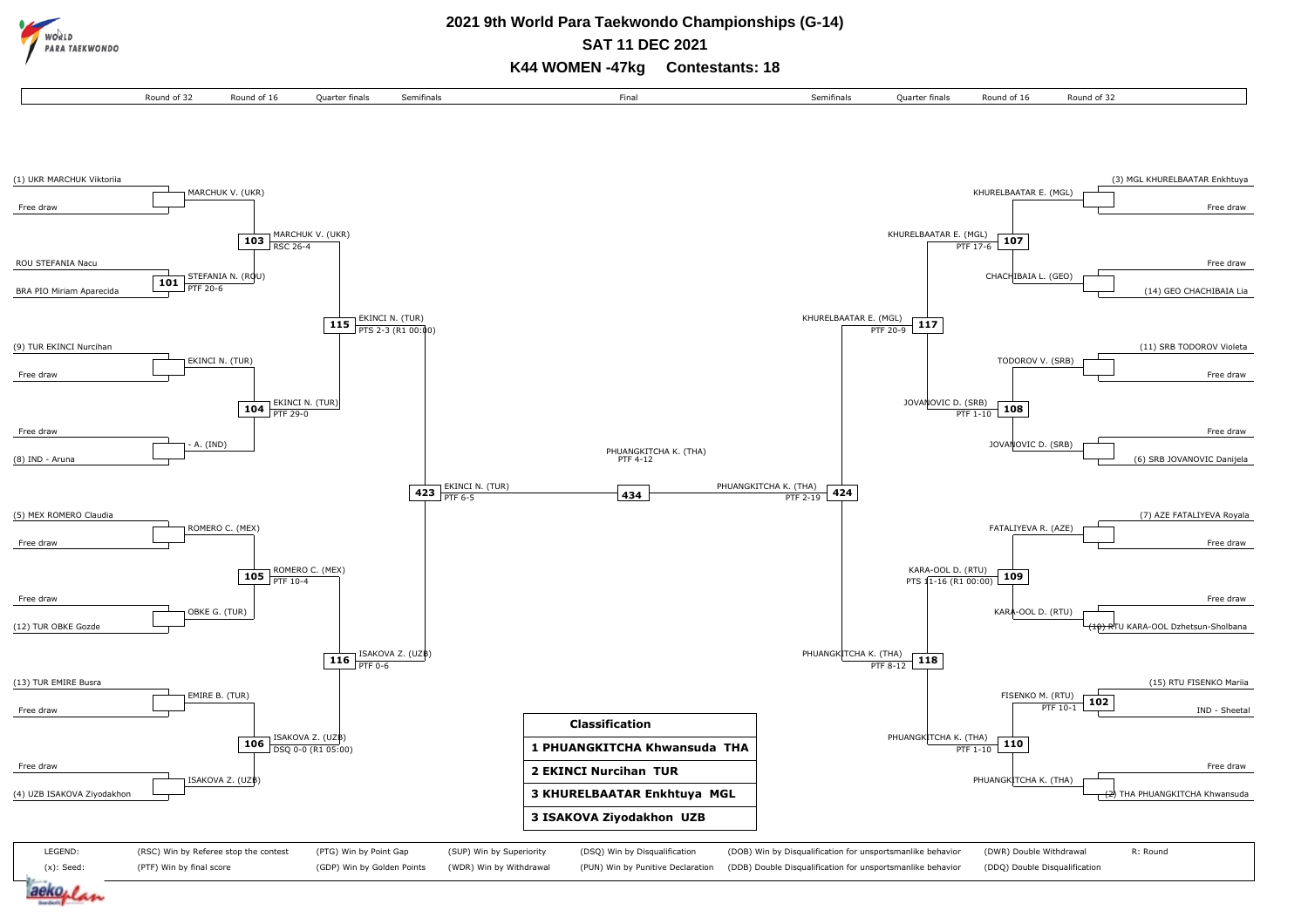

## **2021 9th World Para Taekwondo Championships (G-14) SAT 11 DEC 2021**

**K44 WOMEN -52kg Contestants: 8**





| <b>Classification</b>              |
|------------------------------------|
| 1 CAVDAR Meryem Betul TUR          |
| 2 PODDUBSKAIA Anna RTU             |
| 3 GARCIA QUIJANO Jessica MEX       |
| <b>3 NASCIMENTO Cristhiane BRA</b> |
|                                    |

| LEGEND:    | (RSC) Win by Referee stop the contest (PTG) Win by Point Gap |  | (SUP) Win by Superiority (DSQ) Win by Disqualification | (DOB) Win by Disqualification for unsportsmanlike behavior (DWR) Double Withdrawal                                                                                            | R: Round |
|------------|--------------------------------------------------------------|--|--------------------------------------------------------|-------------------------------------------------------------------------------------------------------------------------------------------------------------------------------|----------|
| (x): Seed: | (PTF) Win by final score                                     |  |                                                        | (GDP) Win by Golden Points (WDR) Win by Withdrawal (PUN) Win by Punitive Declaration (DDB) Double Disqualification for unsportsmanlike behavior (DDQ) Double Disqualification |          |

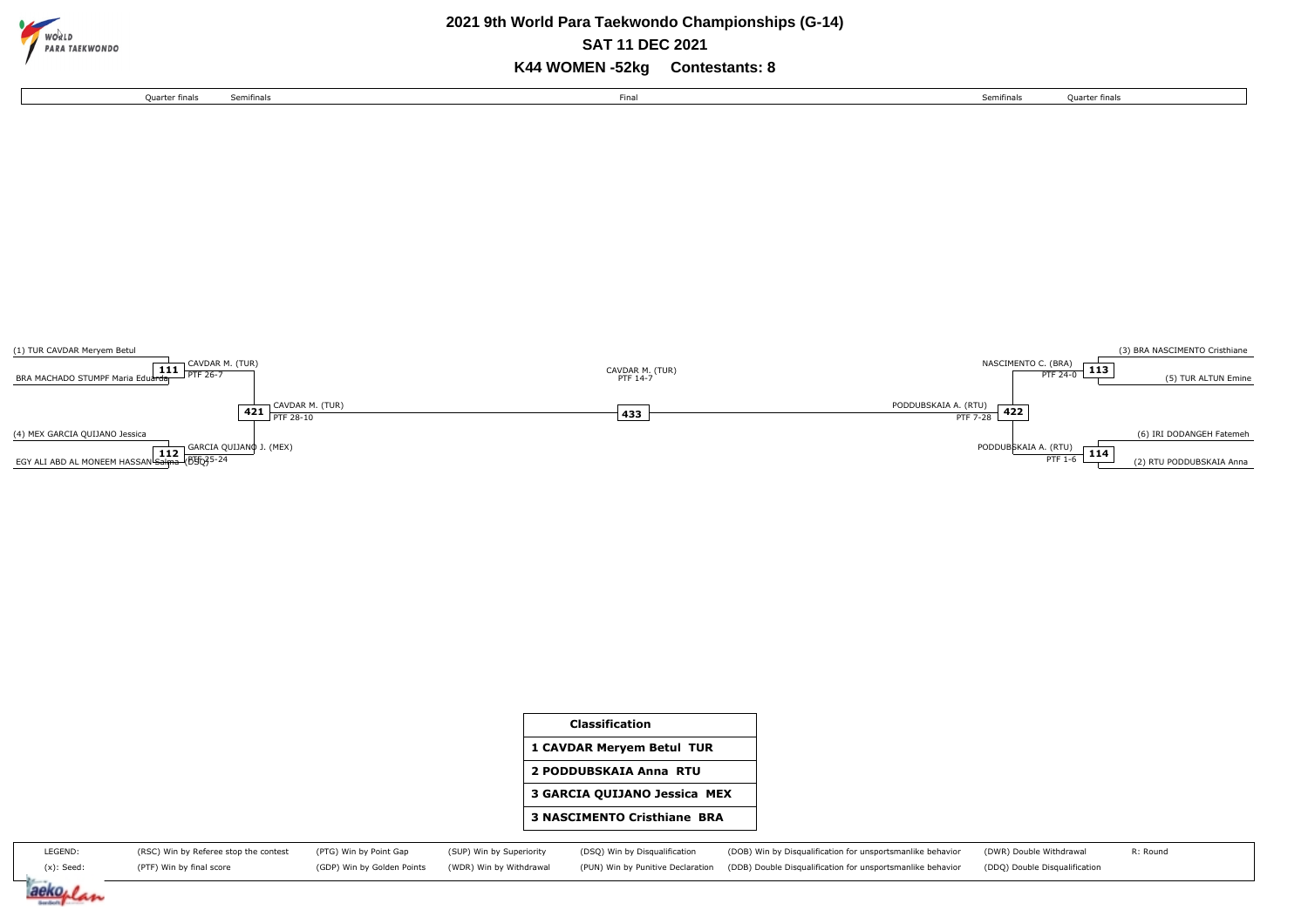

#### **2021 9th World Para Taekwondo Championships (G-14) SAT 11 DEC 2021**

**K44 WOMEN -57kg Contestants: 9**







LEGEND: (x): Seed: (RSC) Win by Referee stop the contest (PTF) Win by final score (PTG) Win by Point Gap (GDP) Win by Golden Points (SUP) Win by Superiority (WDR) Win by Withdrawal (DSQ) Win by Disqualification (PUN) Win by Punitive Declaration (DOB) Win by Disqualification for unsportsmanlike behavior (DDB) Double Disqualification for unsportsmanlike behavior (DWR) Double Withdrawal (DDQ) Double Disqualification R: Round

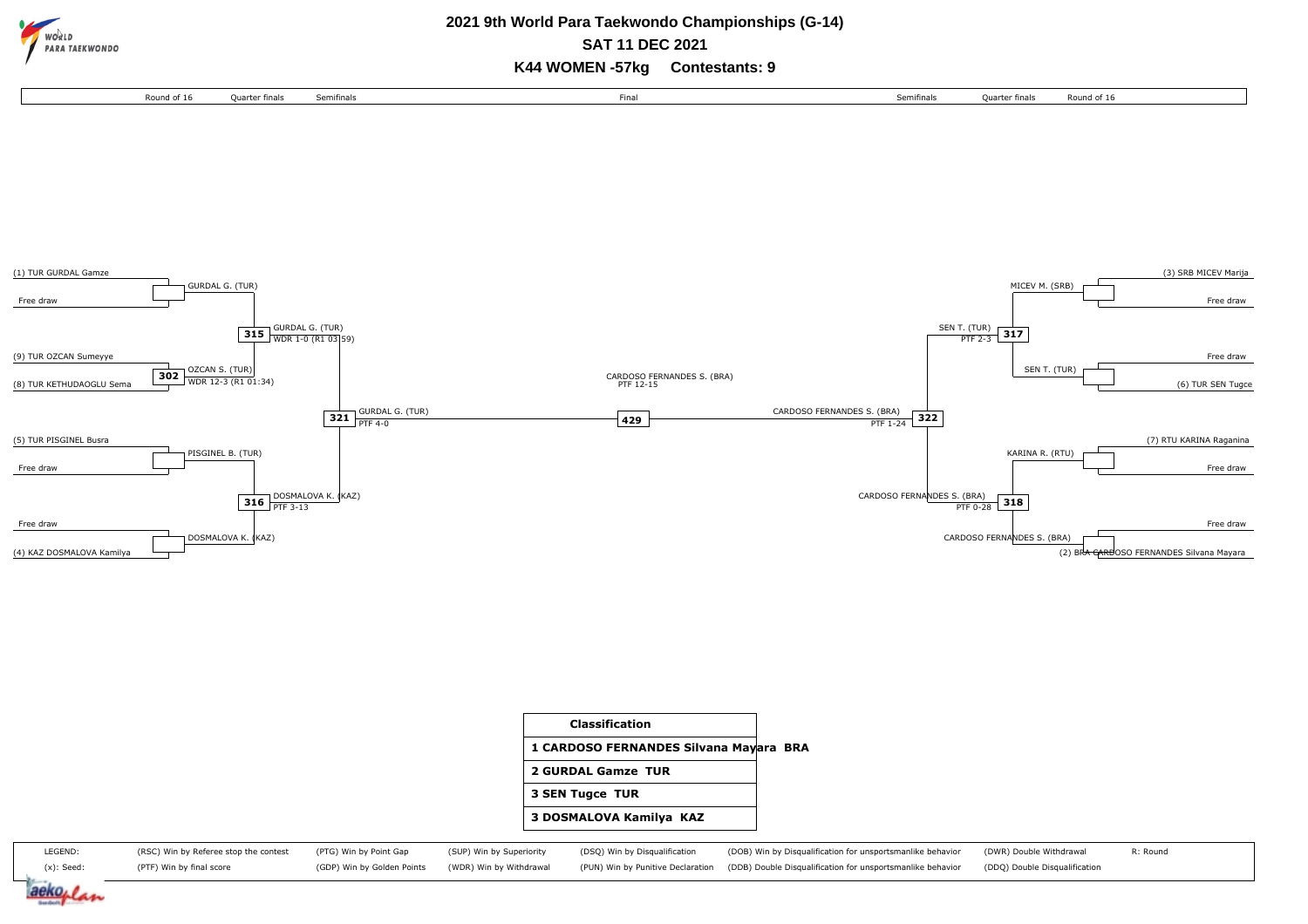

**SUN 12 DEC 2021**

**K44 WOMEN -65kg Contestants: 10**







LEGEND: (x): Seed: (RSC) Win by Referee stop the contest (PTF) Win by final score (PTG) Win by Point Gap (GDP) Win by Golden Points (SUP) Win by Superiority (WDR) Win by Withdrawal (DSQ) Win by Disqualification (PUN) Win by Punitive Declaration (DOB) Win by Disqualification for unsportsmanlike behavior (DDB) Double Disqualification for unsportsmanlike behavior (DWR) Double Withdrawal (DDQ) Double Disqualification R: Round